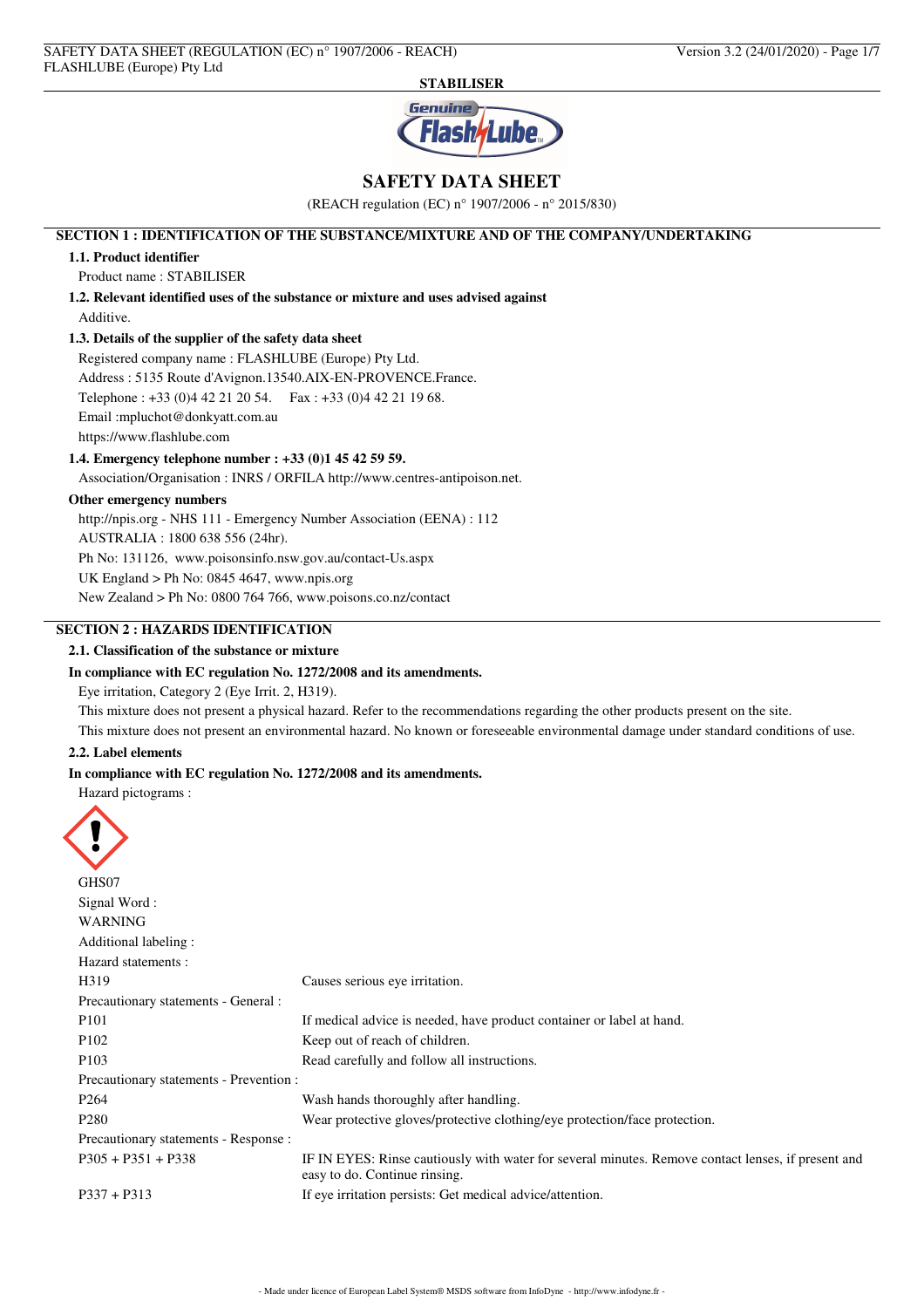#### **2.3. Other hazards**

The mixture does not contain substances classified as 'Substances of Very High Concern' (SVHC)  $> 0.1\%$  published by the European CHemicals Agency (ECHA) under article 57 of REACH: http://echa.europa.eu/fr/candidate-list-table

The mixture fulfils neither the PBT nor the vPvB criteria for mixtures in accordance with annexe XIII of the REACH regulations EC 1907/2006.

## **SECTION 3 : COMPOSITION/INFORMATION ON INGREDIENTS**

## **3.2. Mixtures**

#### **Composition :**

| COMPOSITION &<br>Identification    | (EC) 1272/2008          | Note | $\%$                |
|------------------------------------|-------------------------|------|---------------------|
|                                    |                         |      |                     |
| INDEX: 649-465-00-7                |                         | т.   | $50 \le x \% < 100$ |
| $ CAS: 64742-52-5$                 |                         |      |                     |
| $EC: 265-155-0$                    |                         |      |                     |
| REACH: 01-2119467170-45            |                         |      |                     |
|                                    |                         |      |                     |
| DISTILLATES (PETROLEUM),           |                         |      |                     |
| HYDROTREATED HEAVY NAPHTHENIC      |                         |      |                     |
| $ CAS: 68457-79-4$                 | GHS05, GHS09            |      | $x\% < 10$          |
| EC: 270-608-0                      | Dgr                     |      |                     |
| REACH: 01-2119493628-22            | Skin Irrit. 2, H315     |      |                     |
|                                    | Eye Dam. 1, H318        |      |                     |
| PHOSPHORODITHIOIC ACID, MIXED      | Aquatic Chronic 2, H411 |      |                     |
| O,O-BIS(ISO-BU AND PENTYL) ESTERS, |                         |      |                     |
| <b>ZINC SALTS</b>                  |                         |      |                     |

(Full text of H-phrases: see section 16)

#### **Information on ingredients :**

Note L: The carcinogen classification does not apply because the substance contains less than 3 % w/w of dimethyl sulphoxide (DMSO) measured using the IP 346 method.

## **SECTION 4 : FIRST AID MEASURES**

As a general rule, in case of doubt or if symptoms persist, always call a doctor.

NEVER induce swallowing by an unconscious person.

## **4.1. Description of first aid measures**

#### **In the event of exposure by inhalation :**

If inhaled, move the patient into the fresh air and keep warm and at rest.

If breathing is irregular or has stopped, proceed with artificial respiration and seek medical attention.

#### **In the event of splashes or contact with eyes :**

Wash thoroughly with fresh, clean water for 15 minutes holding the eyelids open.

If there is any redness, pain or visual impairment, consult an ophthalmologist.

#### **In the event of splashes or contact with skin :**

Remove contaminated clothing and wash the skin thoroughly with soap and water or a recognised cleaner.

## **In the event of swallowing :**

In the event of swallowing, if the quantity is small (no more than one mouthful), rinse the mouth with water and consult a doctor. Keep the person exposed at rest. Do not force vomiting.

Seek medical attention, showing the label.

If swallowed accidentally, call a doctor to ascertain whether observation and hospital care will be necessary. Show the label.

## **4.2. Most important symptoms and effects, both acute and delayed**

No data available.

#### **4.3. Indication of any immediate medical attention and special treatment needed**

No data available.

## **SECTION 5 : FIREFIGHTING MEASURES**

Non-flammable.

**5.1. Extinguishing media**

## **Suitable methods of extinction**

In the event of a fire, use :

- sprayed water or water mist

- foam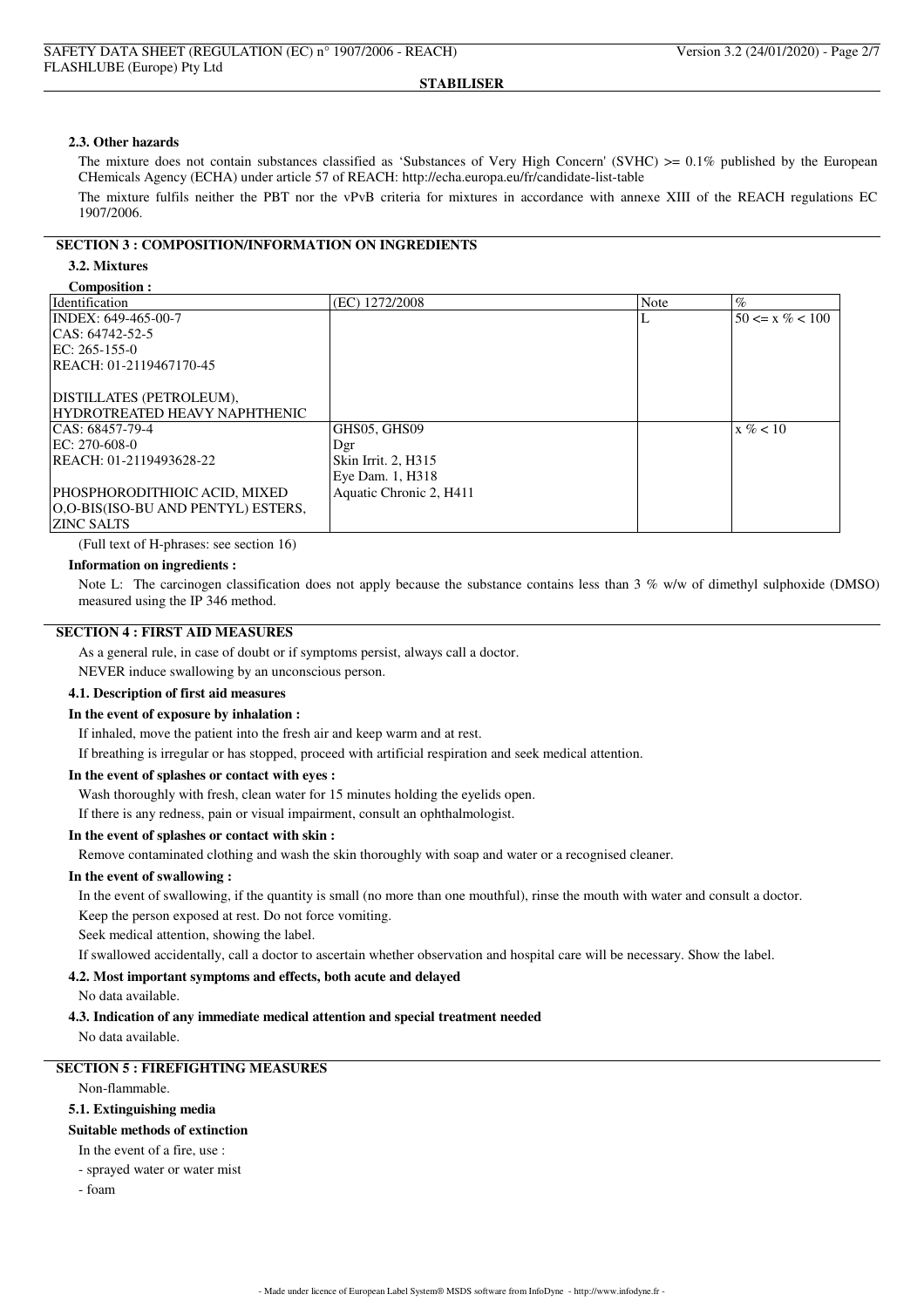- multipurpose ABC powder
- BC powder
- carbon dioxide (CO2)

### **Unsuitable methods of extinction**

In the event of a fire, do not use :

- water jet

## **5.2. Special hazards arising from the substance or mixture**

A fire will often produce a thick black smoke. Exposure to decomposition products may be hazardous to health.

Do not breathe in smoke.

In the event of a fire, the following may be formed :

- carbon monoxide (CO)
- carbon dioxide (CO2)
- nitrogen oxide (NO)
- nitrogen dioxide (NO2)

### **5.3. Advice for firefighters**

Due to the toxicity of the gas emitted on thermal decomposition of the products, fire-fighting personnel are to be equipped with autonomous insulating breathing apparatus.

## **SECTION 6 : ACCIDENTAL RELEASE MEASURES**

### **6.1. Personal precautions, protective equipment and emergency procedures**

Consult the safety measures listed under headings 7 and 8.

## **For non first aid worker**

Avoid any contact with the skin and eyes.

#### **For first aid worker**

First aid workers will be equipped with suitable personal protective equipment (See section 8).

#### **6.2. Environmental precautions**

Contain and control the leaks or spills with non-combustible absorbent materials such as sand, earth, vermiculite, diatomaceous earth in drums for waste disposal.

Prevent any material from entering drains or waterways.

## **6.3. Methods and material for containment and cleaning up**

Clean preferably with a detergent, do not use solvents.

## **6.4. Reference to other sections**

No data available.

# **SECTION 7 : HANDLING AND STORAGE**

Requirements relating to storage premises apply to all facilities where the mixture is handled.

## **7.1. Precautions for safe handling**

Always wash hands after handling.

Remove and wash contaminated clothing before re-using.

Ensure that there is adequate ventilation, especially in confined areas.

### **Fire prevention :**

Handle in well-ventilated areas.

Prevent access by unauthorised personnel.

### **Recommended equipment and procedures :**

For personal protection, see section 8.

Observe precautions stated on label and also industrial safety regulations.

Avoid eye contact with this mixture.

Packages which have been opened must be reclosed carefully and stored in an upright position.

#### **Prohibited equipment and procedures :**

No smoking, eating or drinking in areas where the mixture is used.

#### **7.2. Conditions for safe storage, including any incompatibilities**

#### No data available.

## **Storage**

Keep out of reach of children.

Keep the container tightly closed in a dry, well-ventilated place.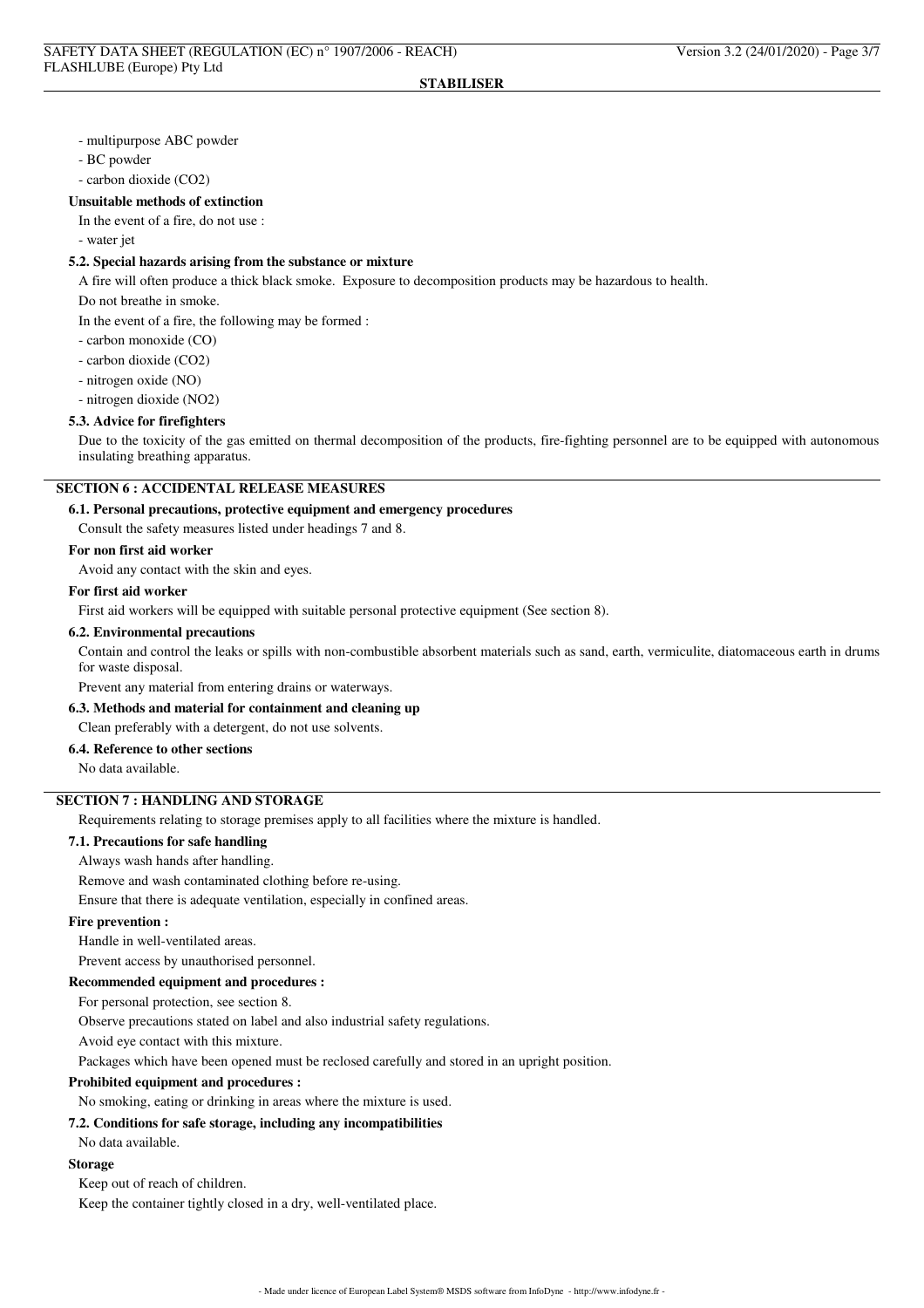The floor must be impermeable and form a collecting basin so that, in the event of an accidental spillage, the liquid cannot spread beyond this area.

## **Packaging**

Always keep in packaging made of an identical material to the original.

**7.3. Specific end use(s)**

No data available.

## **SECTION 8 : EXPOSURE CONTROLS/PERSONAL PROTECTION**

### **8.1. Control parameters**

**Occupational exposure limits :**

To be translated (XML)

### **8.2. Exposure controls**

#### **Personal protection measures, such as personal protective equipment**

Pictogram(s) indicating the obligation of wearing personal protective equipment (PPE) :



Use personal protective equipment that is clean and has been properly maintained.

Store personal protective equipment in a clean place, away from the work area.

Never eat, drink or smoke during use. Remove and wash contaminated clothing before re-using. Ensure that there is adequate ventilation, especially in confined areas.

# **- Eye / face protection**

Avoid contact with eyes.

Use eye protectors designed to protect against liquid splashes

Before handling, wear safety goggles with protective sides accordance with standard EN166.

In the event of high danger, protect the face with a face shield.

Prescription glasses are not considered as protection.

Individuals wearing contact lenses should wear prescription glasses during work where they may be exposed to irritant vapours.

Provide eyewash stations in facilities where the product is handled constantly.

## **- Hand protection**

Wear suitable protective gloves in the event of prolonged or repeated skin contact.

Use suitable protective gloves that are resistant to chemical agents in accordance with standard EN374.

Gloves must be selected according to the application and duration of use at the workstation.

Protective gloves need to be selected according to their suitability for the workstation in question : other chemical products that may be handled, necessary physical protections (cutting, pricking, heat protection), level of dexterity required.

Recommended properties :

- Impervious gloves in accordance with standard EN374

## **- Body protection**

Work clothing worn by personnel shall be laundered regularly.

After contact with the product, all parts of the body that have been soiled must be washed.

# **SECTION 9 : PHYSICAL AND CHEMICAL PROPERTIES**

## **9.1. Information on basic physical and chemical properties**

### **General information :**

| Physical state:                                        | Viscous liquid.                         |
|--------------------------------------------------------|-----------------------------------------|
| Colour:                                                | Brown.                                  |
| Odour:                                                 | Characteristic.                         |
| Important health, safety and environmental information |                                         |
| $pH$ :                                                 | Not relevant.                           |
| Flash Point Interval:                                  | $FP > 100^{\circ}C$ .                   |
| Vapour pressure $(50^{\circ}C)$ :                      | Below 110 kPa (1.10 bar).               |
| Density:                                               | $0.89(15^{\circ}C)$                     |
| Water solubility:                                      | Insoluble.                              |
| Viscosity:                                             | 2200 mm <sup>2</sup> /s $(40^{\circ}C)$ |
|                                                        |                                         |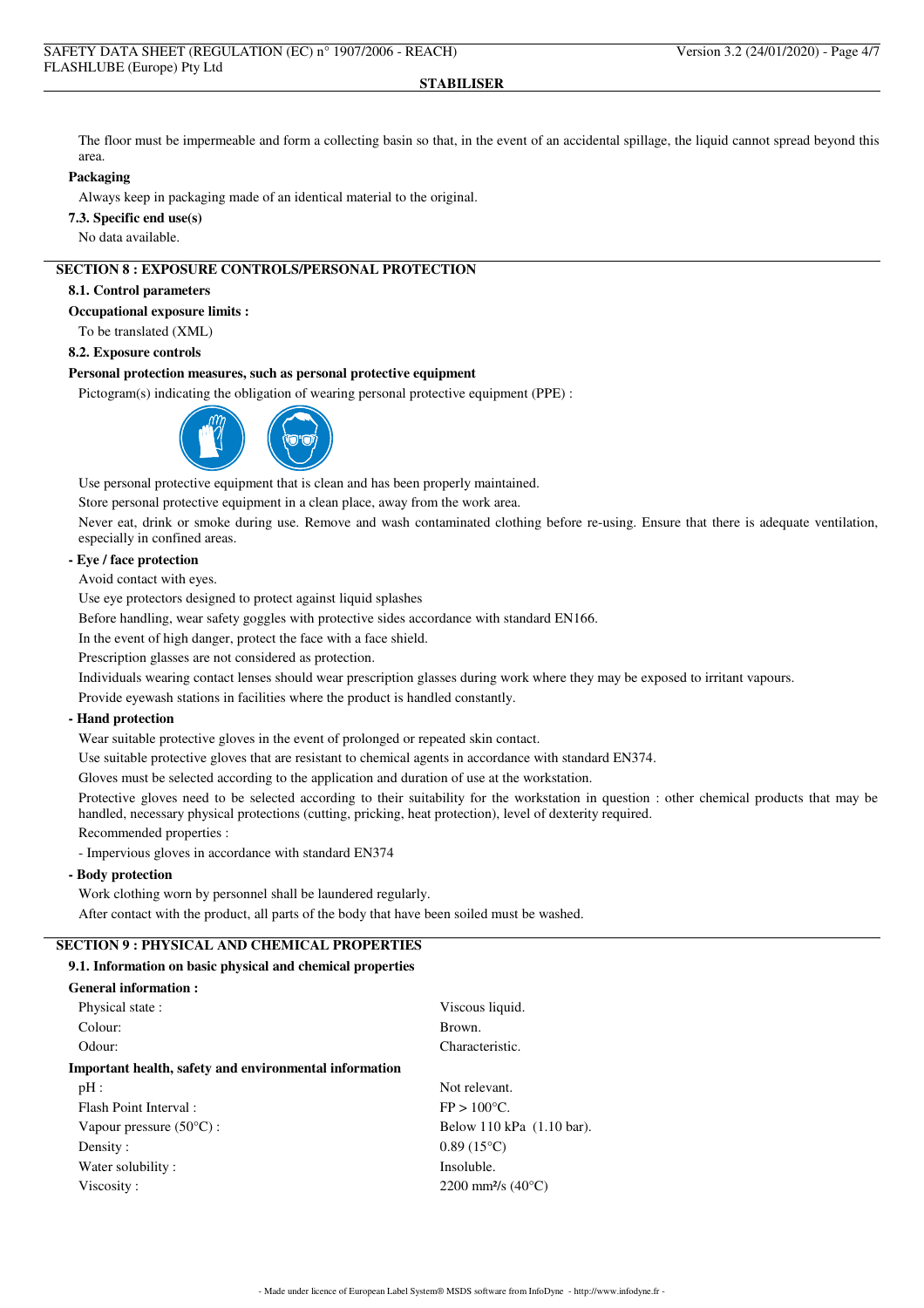### **9.2. Other information**

No data available.

## **SECTION 10 : STABILITY AND REACTIVITY**

**10.1. Reactivity**

### No data available.

## **10.2. Chemical stability**

This mixture is stable under the recommended handling and storage conditions in section 7.

#### **10.3. Possibility of hazardous reactions**

When exposed to high temperatures, the mixture can release hazardous decomposition products, such as carbon monoxide and dioxide, fumes and nitrogen oxide.

## **10.4. Conditions to avoid**

No data available.

## **10.5. Incompatible materials**

Keep away from :

- oxidising agents

#### **10.6. Hazardous decomposition products**

The thermal decomposition may release/form :

- carbon monoxide (CO)

- carbon dioxide (CO2)
- nitrogen oxide (NO)
- nitrogen dioxide (NO2)

## **SECTION 11 : TOXICOLOGICAL INFORMATION**

## **11.1. Information on toxicological effects**

Exposure to vapours from solvents in the mixture in excess of the stated occupational exposure limit may result in adverse health effects such as mucous membrane and respiratory system irritation and adverse effects on kidney, liver and central nervous system.

Symptoms produced will include headaches, numbness, dizziness, fatigue, muscular asthenia and, in extreme cases, loss of consciousness.

Repeated or prolonged contact with the mixture may cause removal of natural oil from the skin resulting in non-allergic contact dermatitis and absorption through the skin.

May have reversible effects on the eyes, such as eye irritation which is totally reversible by the end of observation at 21 days.

Splashes in the eyes may cause irritation and reversible damage

### **11.1.1. Substances**

No toxicological data available for the substances.

#### **11.1.2. Mixture**

| <b>Acute toxicity:</b>      |                                                                |
|-----------------------------|----------------------------------------------------------------|
| Oral route :                | No observed effect.<br>$2,000 < LDS0 \le 5000$ mg/kg           |
| Dermal route:               | No observed effect.<br>$2,000 < LDS0 \le 5000$ mg/kg           |
| Inhalation route (Vapours): | No effect.<br>Duration of exposure : 4 h<br>$LC50 \ge 20$ mg/l |

| <b>SECTION 12 : ECOLOGICAL INFORMATION</b> |                     |  |
|--------------------------------------------|---------------------|--|
| 12.1. Toxicity                             |                     |  |
| 12.1.2. Mixtures                           |                     |  |
| Fish toxicity :                            | No observed effect. |  |

 $LC50 > 100$  mg/l  $NOEC > 1$  mg/l

Crustacean toxicity : No observed effect.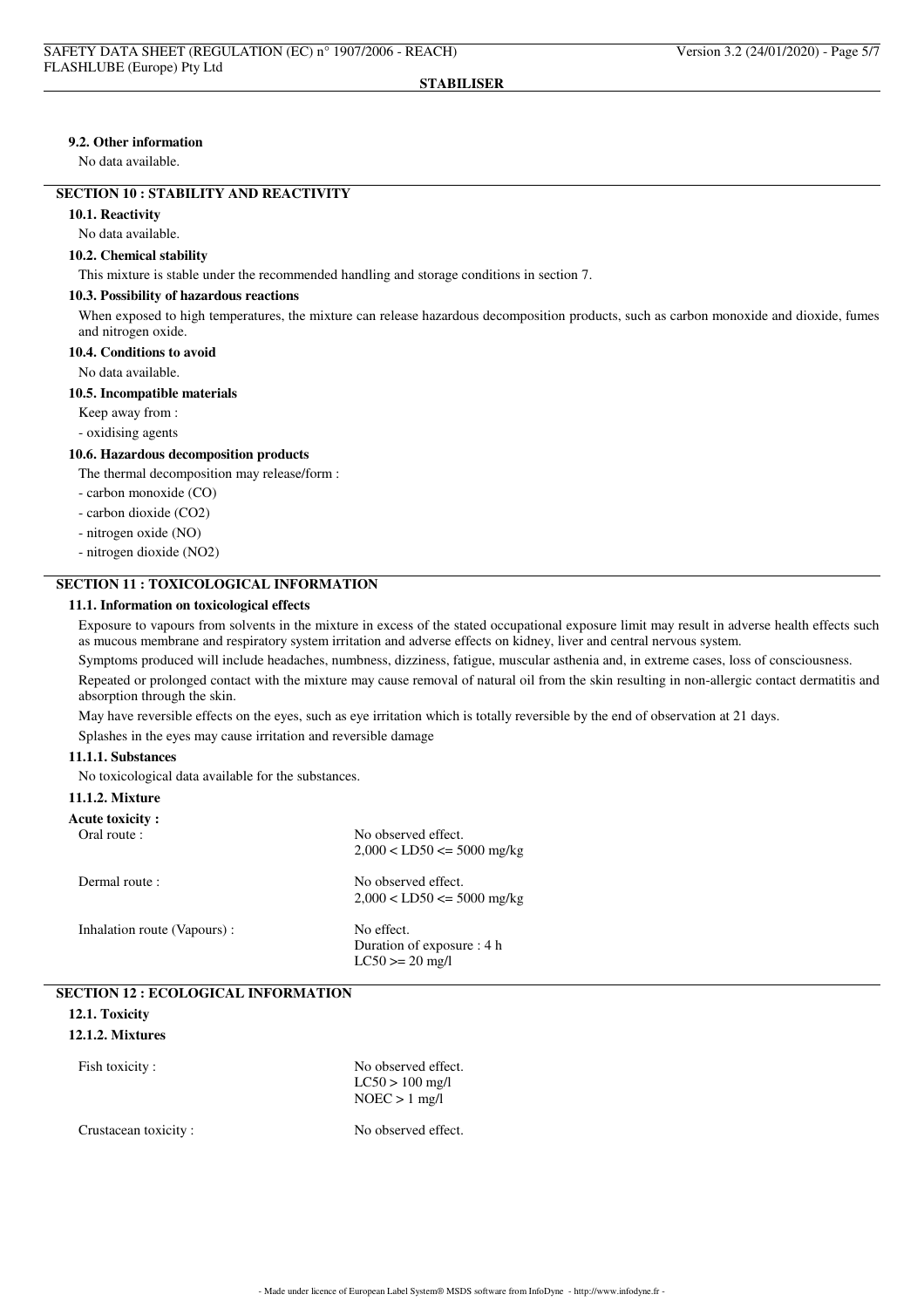| Algae toxicity:                                                                                                         | No observed effect.<br>$LC50 \le 1$ mg/l                                                                                                                                                      |  |  |  |
|-------------------------------------------------------------------------------------------------------------------------|-----------------------------------------------------------------------------------------------------------------------------------------------------------------------------------------------|--|--|--|
| Aquatic plant toxicity:                                                                                                 |                                                                                                                                                                                               |  |  |  |
| 12.2. Persistence and degradability                                                                                     |                                                                                                                                                                                               |  |  |  |
| 12.2.1. Substances                                                                                                      |                                                                                                                                                                                               |  |  |  |
| Biodegradability:                                                                                                       | PHOSPHORODITHIOIC ACID, MIXED O,O-BIS(ISO-BU AND PENTYL) ESTERS, ZINC SALTS (CAS: 68457-79-4)<br>no degradability data is available, the substance is considered as not degrading<br>quickly. |  |  |  |
| 12.2.2. Mixtures                                                                                                        |                                                                                                                                                                                               |  |  |  |
|                                                                                                                         | Non-rapidly degradable.                                                                                                                                                                       |  |  |  |
| Biodegradability:                                                                                                       |                                                                                                                                                                                               |  |  |  |
| 12.3. Bioaccumulative potential                                                                                         |                                                                                                                                                                                               |  |  |  |
| <b>12.3.2. Mixtures</b>                                                                                                 |                                                                                                                                                                                               |  |  |  |
| Octanol/water partition coefficient :                                                                                   | log Koe < 4                                                                                                                                                                                   |  |  |  |
| Bioaccumulation:                                                                                                        | BCF < 500                                                                                                                                                                                     |  |  |  |
| 12.4. Mobility in soil                                                                                                  |                                                                                                                                                                                               |  |  |  |
| No data available.                                                                                                      |                                                                                                                                                                                               |  |  |  |
| 12.5. Results of PBT and vPvB assessment                                                                                |                                                                                                                                                                                               |  |  |  |
| No data available.                                                                                                      |                                                                                                                                                                                               |  |  |  |
| 12.6. Other adverse effects                                                                                             |                                                                                                                                                                                               |  |  |  |
| No data available.                                                                                                      |                                                                                                                                                                                               |  |  |  |
| German regulations concerning the classification of hazards for water (WGK, AwSV vom 18/04/2017, KBws) :                |                                                                                                                                                                                               |  |  |  |
| WGK 1: Slightly hazardous for water.                                                                                    |                                                                                                                                                                                               |  |  |  |
| <b>SECTION 13 : DISPOSAL CONSIDERATIONS</b>                                                                             |                                                                                                                                                                                               |  |  |  |
| Proper waste management of the mixture and/or its container must be determined in accordance with Directive 2008/98/EC. |                                                                                                                                                                                               |  |  |  |
| 13.1. Waste treatment methods                                                                                           |                                                                                                                                                                                               |  |  |  |
| Do not pour into drains or waterways.                                                                                   |                                                                                                                                                                                               |  |  |  |
| $\mathbf{W}$ and $\mathbf{W}$                                                                                           |                                                                                                                                                                                               |  |  |  |

#### **Waste :**

Waste management is carried out without endangering human health, without harming the environment and, in particular without risk to water, air, soil, plants or animals.

Recycle or dispose of waste in compliance with current legislation, preferably via a certified collector or company.

Do not contaminate the ground or water with waste, do not dispose of waste into the environment.

# **Soiled packaging :**

Empty container completely. Keep label(s) on container.

Give to a certified disposal contractor.

# **SECTION 14 : TRANSPORT INFORMATION**

Exempt from transport classification and labelling.

## **14.1. UN number**

- **14.2. UN proper shipping name**
- -

-

- **14.3. Transport hazard class(es)**
- **14.4. Packing group**
- -

-

**14.5. Environmental hazards**

-